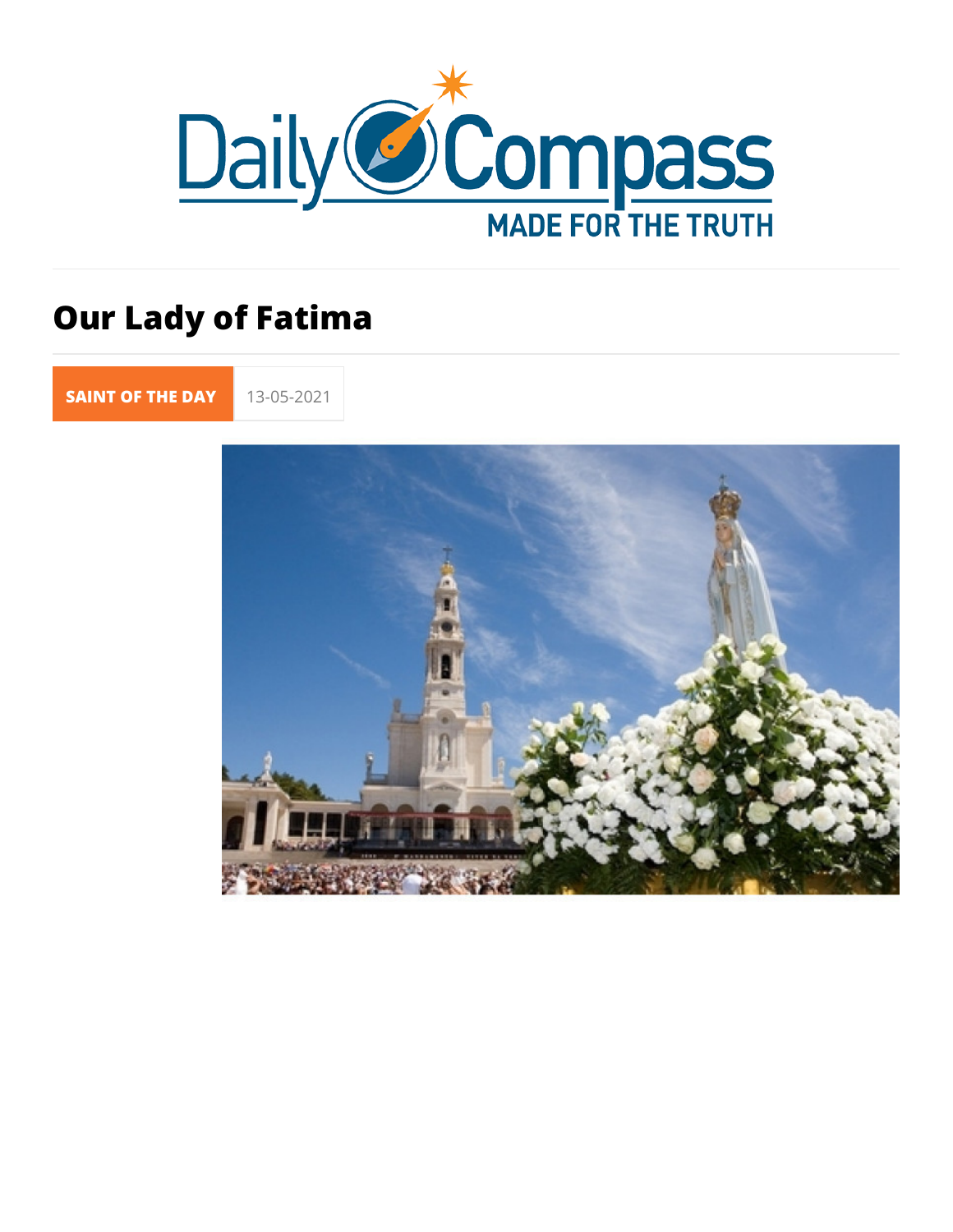On May 13, 1917, while they were grazing their flock at the Cova d'Iria in the Fatimaarea, 10 year old Lucia dos Santos, 9 year old Francisco and 7 year old Jacinta Marto sawa Lady dressed in white appear. "Don't be afraid, I won't hurt you", said the Lady. Thenshe replied to the question put to her by Lucia, the 'spokesperson' of the three, whoasked her where she came from: "I come from Heaven". She then asked the littleshepherds to "come here for six consecutive months, on the 13th at this very hour. I willtell you who I am and what I want. Then, I will come back here a seventh time."

**At the close of that first meeting, after having predicted to them that they would go to Heaven, the beautiful Lady asked this question**: "Do you want to offer yourselves to God to bear all the sufferings that He will send you, in an act of reparation for the sins by which He is offended, and of supplication for the conversion of sinners?". "Yes, we do." Our Lady then said that God's grace would sustain them in their sufferings and she opened her hands, "communicating to us such an intense light, a kind of reflection that came out of them and penetrated our chests and the innermost part of our soul, making us see ourselves in God, who was that light, more clearly than we see ourselves in the best of mirrors". Before ascending to Heaven, Our Lady asked the little ones to pray the Rosary every day "to obtain peace in the world and an end to the war".

### **Thus began the most famous Marian manifestation of the 20th century**, for

which the three little shepherds had in fact been prepared by the three apparitions in 1916 of the Guardian Angel of Portugal. In the third, in particular, the Angel taught them this prayer: *"Most Holy Trinity, Father, Son, Holy Spirit, I offer you the Most Precious Body, Blood, Soul and Divinity of Jesus Christ, present in all the tabernacles of the earth, in reparation for the outrages, sacrileges and indifference with which He Himself is offended. And, by the infinite merits of His Most Sacred Heart and the Immaculate Heart of Mary, I ask you for the conversion of poor sinners*". Then, with the three of them on their knees, he gave them Communion: to Lucia he gave the Host; to Francisco and Jacinta he offered the chalice, into which some drops of the Blood of Jesus had fallen - from the Host itself.

**There was already here a foreshadowing of what Our Lady would communicate to the little shepherds on June 13, 1917**, when she announced that the two young Marto siblings would soon ascend to Heaven, while to Lucia she said: "... you will remain here for some time longer. Jesus wants to use you to make me known and loved. He wants to establish in the world devotion to my Immaculate Heart. To those who will practise it I promise salvation. These souls will be loved by God, and like flowers will be placed by Me before His throne". Years later, in 1925, the Virgin appeared to Lucia with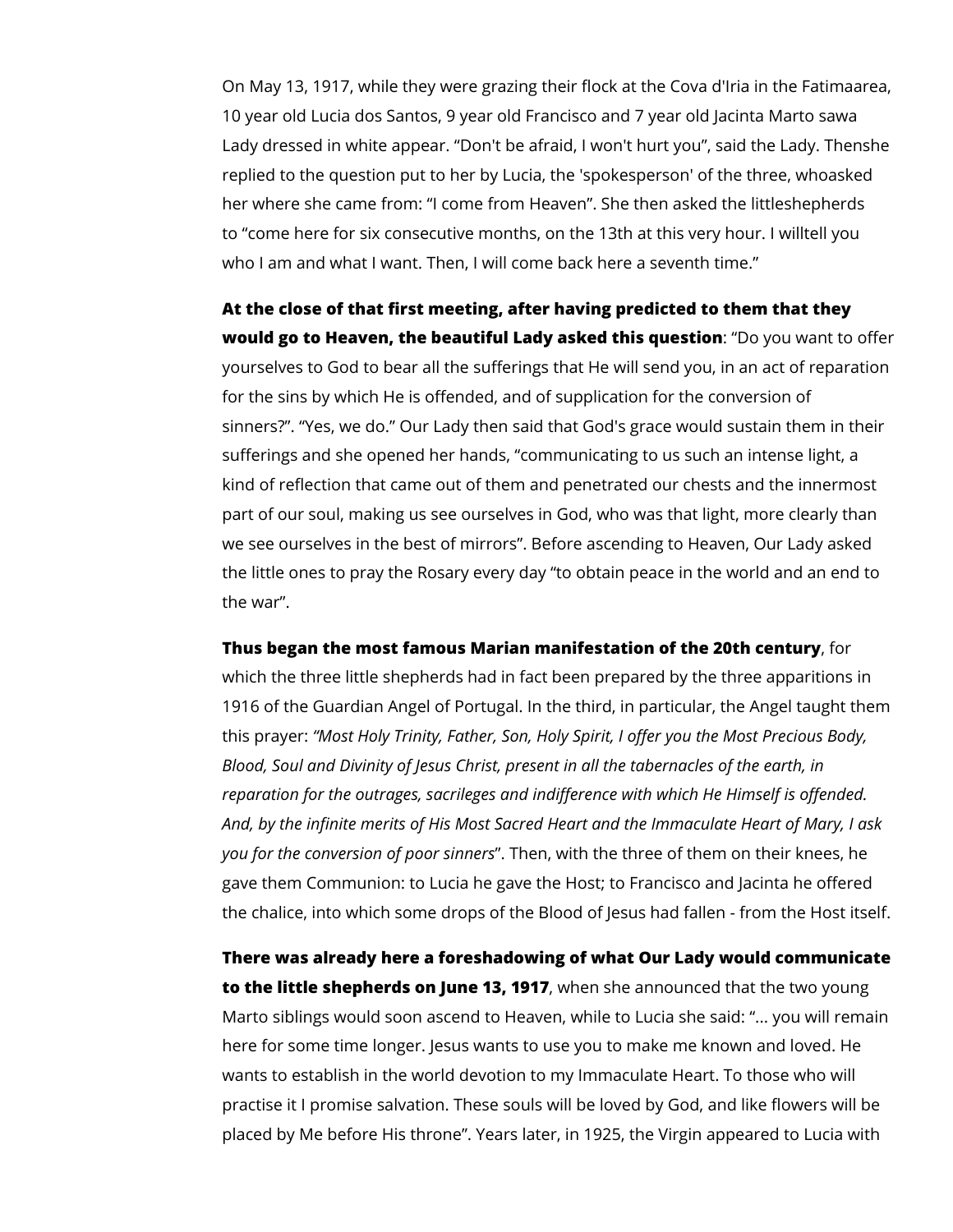the Child Jesus and a heart crowned with thorns, explaining to her to spread the practice of the reparatory Communion on the first Saturday of the month, to be done for five consecutive months, to make reparation for the offenses to Her Immaculate Heart.

## **THE VISION OF HELL**

On July 13th the shepherds received the revelation of the "Three Secrets of Fatima". It was in fact a single revelation divided into three parts, as Lucia reported years later - as a nun - in her *Memoirs*, written out of obedience. In the first, the children had a vision of Hell, to which those who refuse God's Mercy to the last are condemned. They saw "a great sea of fire, which seemed to be below ground. Immersed in that fire, demons and souls [...]". This vision, which lasted a moment, was interrupted by the words of Our Lady who, in a kind, sad voice, explained to them: "You have seen Hell, where the souls of poor sinners fall. To save them, God wants to establish devotion to My Immaculate Heart in the world. If they do what I tell you, many souls will be saved and have peace".

# **RUSSIA AND THE IMMACULATE HEART OF MARY**

The Blessed Virgin, in the second part of the secret, predicted the imminent end of the war, but warned that another greater war would break out "if they do not stop offending God. To prevent the new conflict she said that she would return to ask for the consecration of Russia - which in 1917 suffered the Marxist revolution - to her Immaculate Heart and that reparatory Communion of the first Saturdays. "If they accept My requests, Russia will convert and have peace; if not, it will spread its errors throughout the world, promoting wars and persecutions against the Church. [...] Finally My Immaculate Heart will triumph. The Holy Father will consecrate Russia to me. It will convert, and some time of peace will be granted to the world".

## **THE THIRD SECRET**

The third part of the secret concerns the vision in which the Angel cries out three times, pointing to the earth with his right hand: "Penance, Penance, Penance!" It is the same vision that dwells on the persecutions of the Church and on the famous figure of the "bishop dressed in white" who climbs a steep mountain and suffers martyrdom, at the foot of a great Cross, "together with bishops, priests, male and female religious and various secular persons, men and women of various classes and positions". In the vision there were also two Angels who collected the blood of the martyrs and "sprinkled it over the souls that were approaching God".